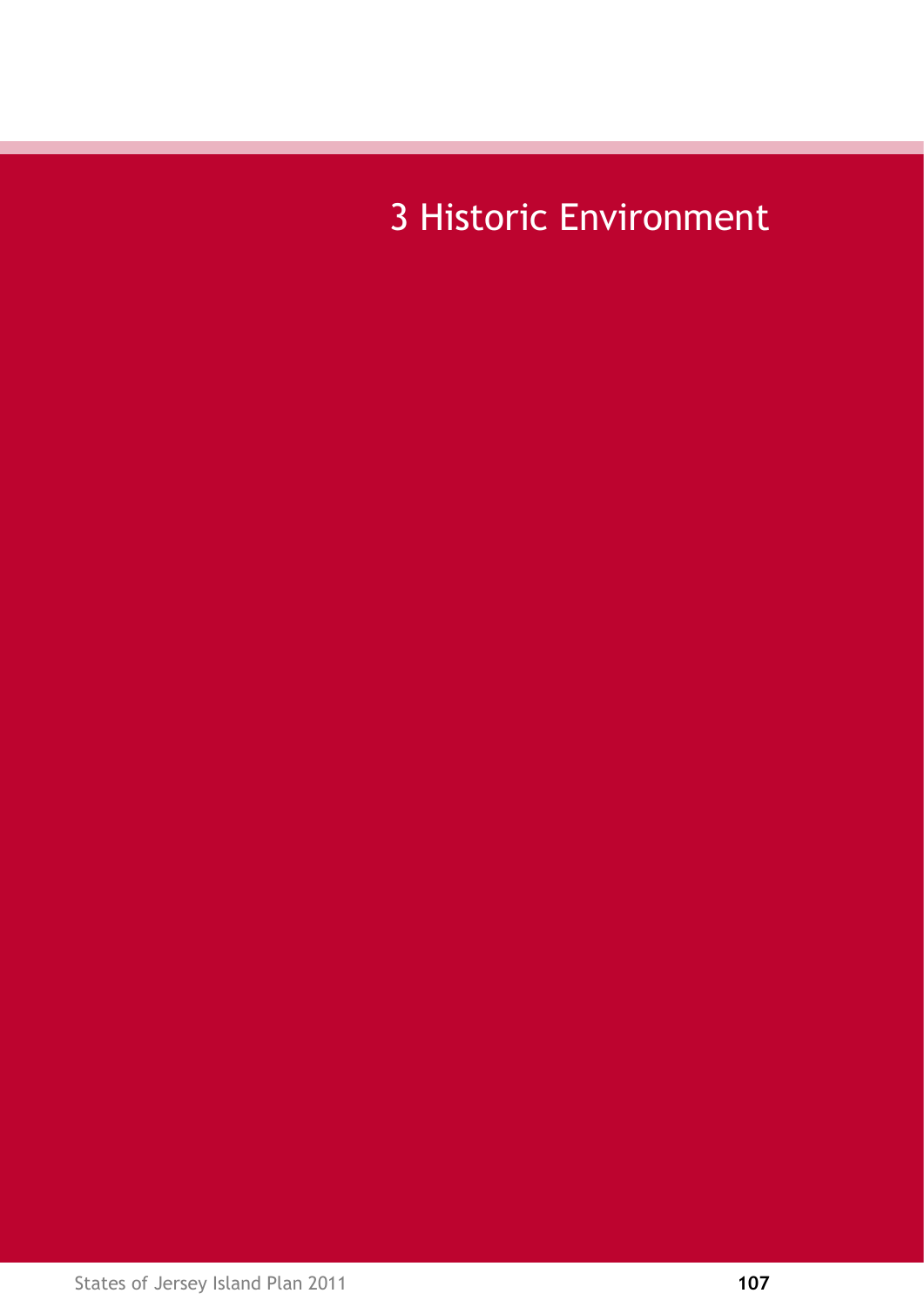# **3 Historic Environment**

## **HE: Introduction**

**3.1** The historic environment of the Island is a finite resource and an irreplaceable asset. Once lost, the areas, buildings and sites of which it is made cannot be replaced; and they can be robbed of their particular interest as surely by unsuitable alteration as by outright demolition or excavation.

**3.2** The physical survivals of our past are to be valued and protected for their own sake, as a central part of our cultural heritage and our sense of Island identity. They are an irreplaceable record which contributes, through formal education and in many other ways, to our understanding of both the present and the past. Their presence adds to the quality of our lives, by enhancing the familiar and cherished local scene and sustaining the sense of local distinctiveness which is so important an aspect of the character and appearance of our Island. The historic environment is also of immense importance for leisure, tourism and the economy.

**3.3** The Minister is committed to the concept of sustainable development - of not sacrificing what future generations will value for the sake of short-term and often illusory gains. This commitment has particular relevance to the preservation of the historic environment which, by its nature, is irreplaceable. Yet the historic environment of Jersey is all-pervasive and it cannot in practice be preserved unchanged. We must ensure that the means are available to identify what is of value in the historic environment; to define its capacity for change; and, when proposals for change come forward, to assess its impact on the historic environment and give it full weight, alongside other considerations.

**3.4** Though choices sometimes have to be made, conservation and sustainable economic growth are complementary objectives and should not generally be seen as in opposition to one another. The key to maintaining the historic environment is to ensure most historic buildings are in good economic and sustainable use in, for example, commercial or residential occupation. Our heritage is a valuable material resource and can contribute to the prosperity of the economy provided that it is properly maintained: the avoidable loss of fabric through neglect is a waste of economic as well as environmental resources. In return, economic prosperity can secure the continued vitality and the continued use and maintenance of the historic environment, provided that there is a sufficiently realistic and imaginative approach to alteration and change of use to reflect the needs of a rapidly changing world. Conservation can itself play a key part in promoting economic prosperity by ensuring that an area offers attractive living and working conditions which will encourage inward investment - environmental quality is increasingly a key factor in many commercial decisions.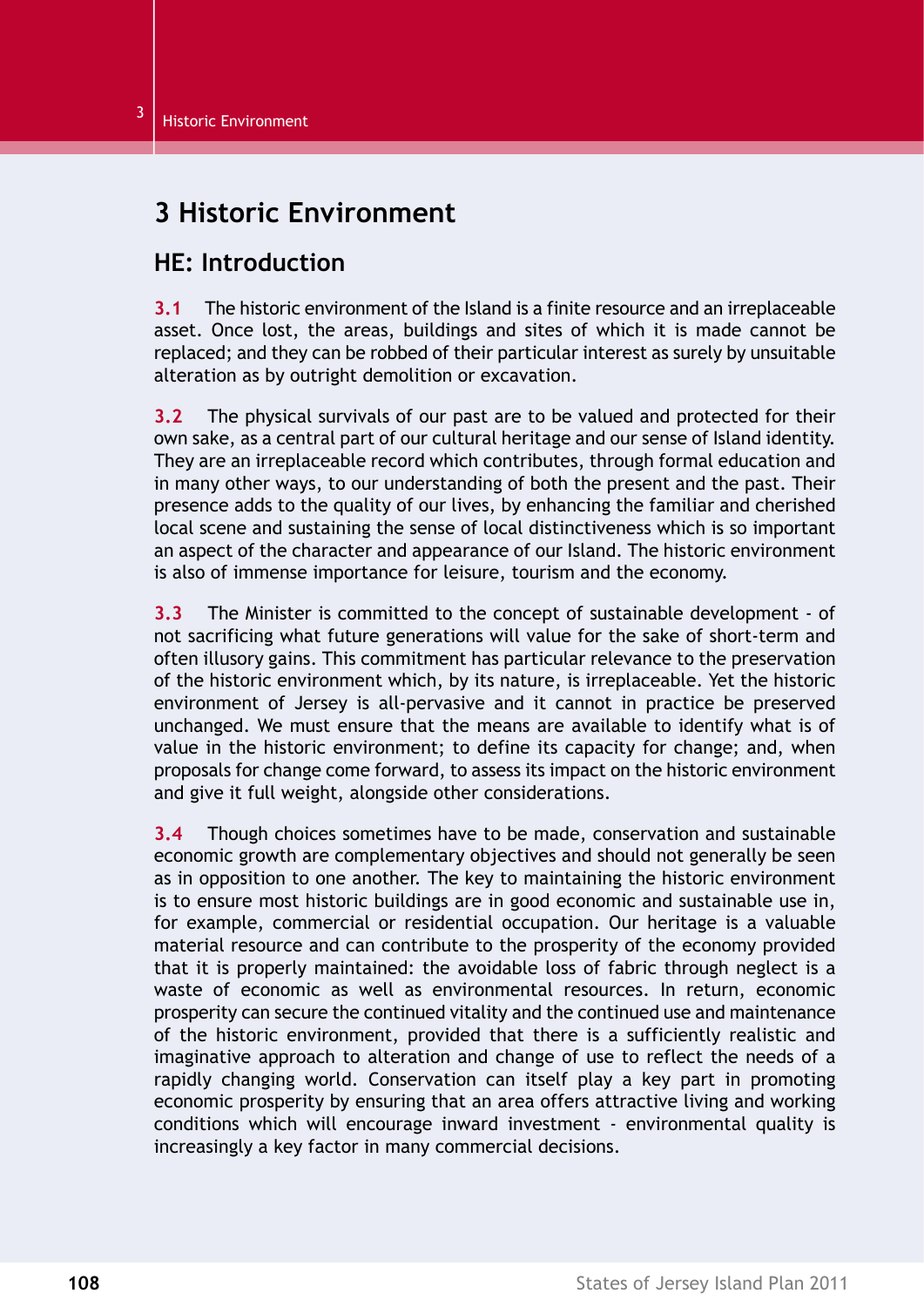**3.5** There should be a general presumption in favour of the preservation of the character and integrity of protected areas, buildings and places, except where a convincing case can be made for alteration or, in exceptional cases, demolition. While the protection of a building or place should not be seen as a bar to all future change, the starting point for the exercise of control is the requirement to have regard to the desirability of preserving the building, place or its setting or any features of particular architectural, archaeological or historic interest which it possesses. The key to this is to ensure the heritage asset is properly assessed and understood before proposals for change are drawn up. Conservation of the historic environment reflects the great importance to society of protecting the historic environment from unnecessary demolition and from unsuitable and insensitive alteration, and should be the prime consideration for all those considering works to protected buildings and places.

**3.6** The responsibility of stewardship is shared by everyone - not only by government, but also by business, developers, voluntary bodies, churches, and by individual people as owners, users and visitors to the historic environment.

#### **Identifying the historic environment**

**3.7** The Minister for Planning and Environment has obligations under the Planning and Building (Jersey) Law 2002; the Convention for the Protection of the Architectural Heritage of Europe (Granada, October 1985); and the European Convention on the Protection of the Archaeological Heritage (revised) (Valletta, January 1992) to:

- identify and protect buildings and places of cultural significance (arising from  $\bullet$ their architectural, archaeological, historical or other relevant interests);
- maintain an inventory of these heritage assets;
- develop public awareness and understanding of the architectural and archaeological heritage

**3.8** These obligations are, to a large extent, met by the designation of the Island's heritage assets. Buildings and places of special interest are identified, designated and protected as Listed buildings and places on the basis of the special interest of their architectural, archaeological or historical value. Area-based protection of the historic environment is also applied through the identification, designation and protection of Conservation Areas and Areas of Archaeological Potential (AAP).

**3.9** Identification and designation of a heritage asset, as a Listed building or place (or its identification as a potential Listed building or place), or the designation of an area as a Conservation Area or an Area of Archaeological Potential is intended to identify its contribution to the heritage and amenity of Jersey. The law and the Island Plan policy framework ensure that the impact of development on these heritage assets is a material consideration in the planning process.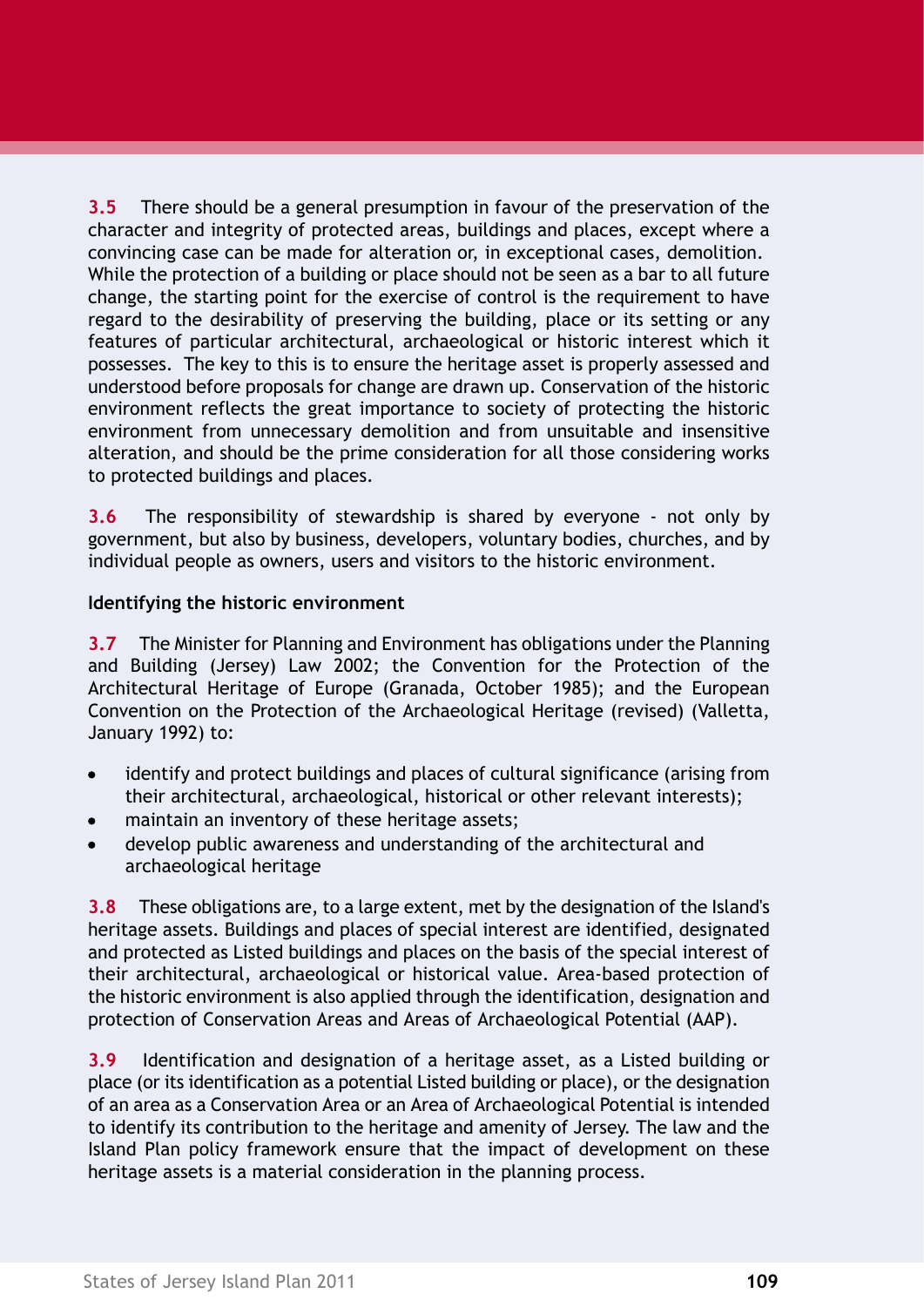#### **Protecting the historic environment**

**3.10** Once protection is conferred upon an historic building or site, consent is normally required for demolition, in whole or in part, and for any works of alteration, extension or excavation which would affect its character as a building or site of architectural, archaeological, historic or other interest. It is a criminal offence to carry out such works without consent where it is required.

**3.11** Controls apply to all external works to Listed buildings, and also to internal works that would affect their special interest. Consent is not normally required for minor repairs using the same material but, where repairs are extensive or involve different materials or include alterations which would affect the character of the building, consent is required. Whether repairs actually constitute alterations which require consent is a matter of fact and degree which must be determined in each case. Where repainting of a Listed building would affect the building's character or painting areas not previously painted, consent is also required .

**3.12** The character of those parts of the Island to be considered for designation as Conservation Areas will be vulnerable to change through minor permitted development, such as the replacement of doors and windows and of roof coverings. For this reason, normal permitted development rights are likely to be reduced or removed in Conservation Areas in order to control any permitted development which would otherwise be detrimental to their special character and qualities. **(1)**

**3.13** It is important that proposals for change which affect protected buildings, places and areas contain sufficient levels of information and detail to ensure that the likely impact of the proposals can be properly considered, understood and evaluated. The Minister for Planning and Environment may direct the applicant to supply further information, as empowered to do so under the Planning and Building (Jersey) Law 2002, and, if necessary, will refuse permission for proposals which are inadequately documented.

# **HE: Objectives and indicators**

### **Objective HE 1**

#### **Historic environment objectives**

- 1. To protect, maintain, enhance and promote the historic environment;
- 2. To safeguard the Island's archaeological heritage

<sup>1</sup> It is proposed to amend the General Development Order to remove or reduce permitted development rights in Conservation Areas.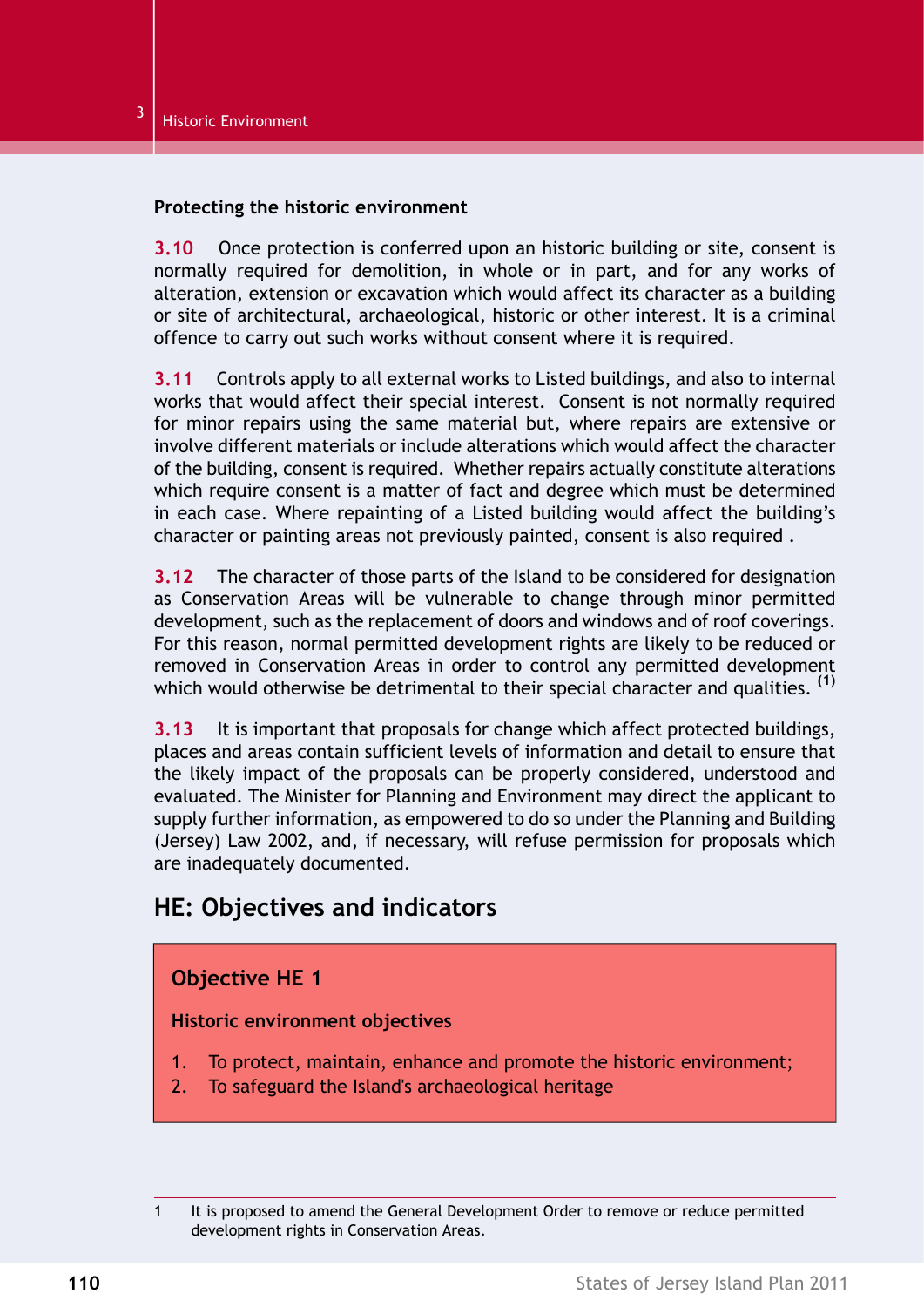# **Indicators HE 1**

### **Historic environment indicators**

- 1. Number of Listed buildings and places
- 2. Number of Conservation Areas or Areas of Archaeological Potential
- 3. Number of Listed buildings demolished
- 4. Number of planning/Listed building or place applications affecting heritage assets
- 5. Number of planning/Listed building or place applications affecting heritage assets determined against Historic Environment Team advice

# **HE: Policies and proposals**

# **Listed buildings and places**

**3.14** It is important that changes to protected buildings and places of architectural and historic interest respect their integrity and character and do not detract from the essence of why they were Listed in the first place, in accord with Policy SP 4 'Protecting the natural and historic environment'. The general principles and best practice that should be adopted and applied to the management of change in historic buildings are set out in the supplementary planning guidance [Managing](http://www.gov.je/planningbuilding/lawsregs/islandplan/islandplan2002/Pages/index.aspx) Change in Historic [Buildings](http://www.gov.je/planningbuilding/lawsregs/islandplan/islandplan2002/Pages/index.aspx) (June 2008). The issues that are generally relevant to the consideration of all applications affecting Listed buildings and places are;

- the importance of the building or place; its intrinsic architectural,  $\bullet$ archaeological, historic or other interest and rarity;
- the particular physical features of the building or place (which may include its design, plan, materials or location) which justify its protection;
- the building or place's setting and its contribution to the local scene, which may be very important, e.g. where it forms an element in a group, park, garden or other townscape or landscape, or where it shares particular architectural forms or details with other buildings nearby;
- the extent to which the proposed works would bring substantial benefits for the community, in particular by contributing to the economic regeneration of the area or the enhancement of its environment (including other protected buildings or sites).

**3.15** Alterations to Listed buildings and places will be expected to be of an appropriate design, using traditional materials and skilled work and craft. Any replacement of the fabric of protected buildings should be kept to a minimum in order to maintain the integrity and character of the structure. Proposals for change should also be in scale with the building or place and respect its character.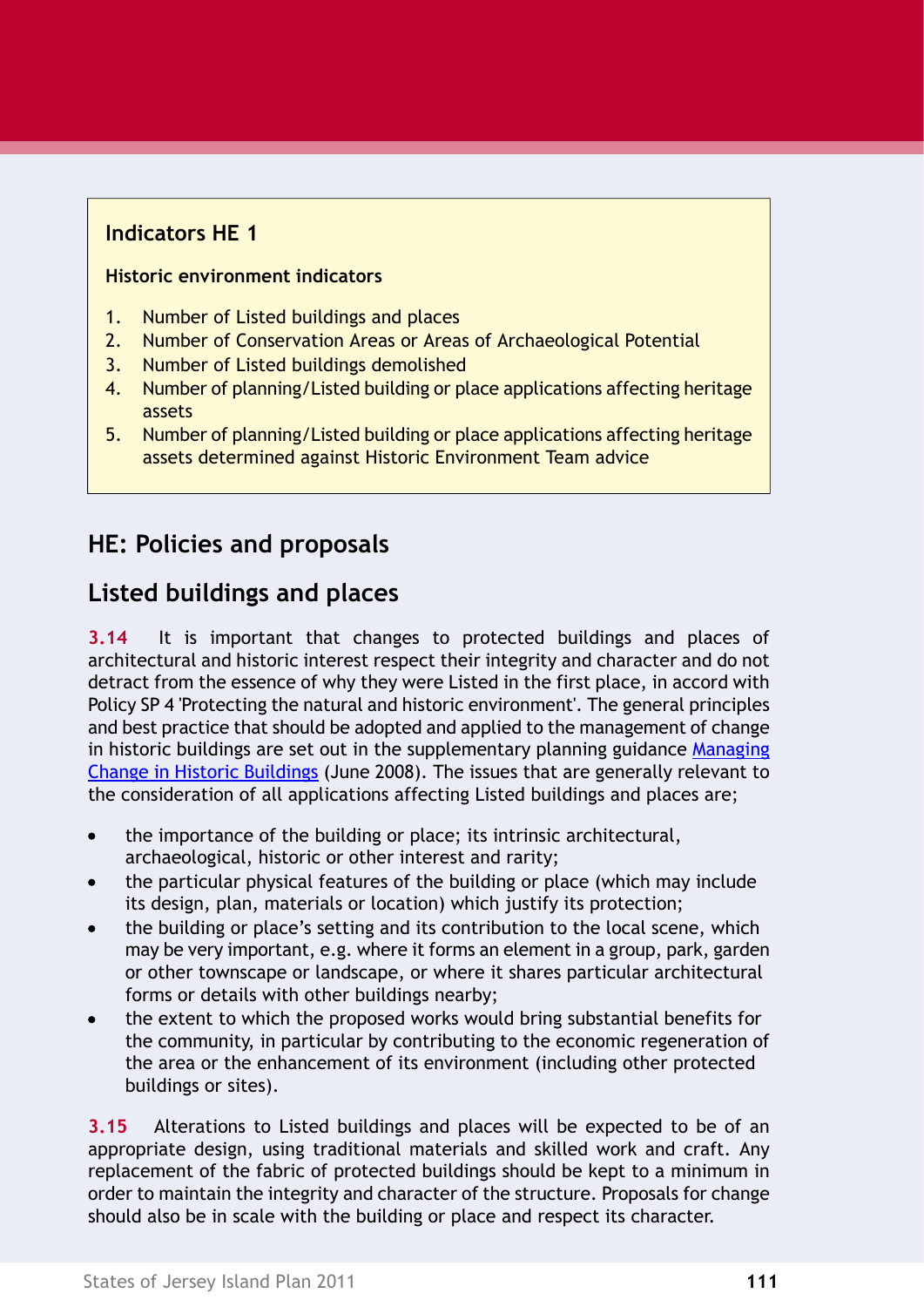**3.16** Extensions to Listed buildings should be subservient to the existing building and not conflict with the form, profile or detail of the original building or detract from its character. There is also a need to preserve or enhance the spaces about buildings and extensions should be sympathetic to their potential impact upon the setting and space around protected buildings. When considering planning applications in the vicinity of Listed buildings, places or areas, the need to conserve the character and setting will be a material consideration.

<span id="page-5-0"></span>**3.17** In cases where there is any approved alteration or loss of historic built fabric to Listed buildings, there will be a requirement for recording to be undertaken, as appropriate.

### **Policy HE 1**

#### **Protecting Listed buildings and places**

There will be a presumption in favour of the preservation of the architectural and historic character and integrity of Listed buildings and places, and their settings. Proposals which do not preserve or enhance the special or particular interest of a Listed building or place and their settings will not be approved.

Permission will not be granted for:

- 1. the total or partial demolition of a Listed building;
- 2. the removal of historic fabric, which might include roofing materials, elevational treatments (such as render or stucco) and their replacement with modern alternatives;
- 3. the addition of external items, such as satellite dishes, antennae, signs, solar panels and roof lights, which would adversely affect the special interest or character of a Listed building or place, and its setting;
- 4. extensions, alterations and changes which would adversely affect the architectural or historic interest or character of a Listed building or place, and its setting.

In those exceptional cases where there is a loss of the historic fabric of a Listed building or place, the Minister will ensure that the recording of that fabric to be lost is undertaken, as appropriate.

Applications for proposals affecting Listed buildings and places which do not provide sufficient information and detail to enable the likely impact of proposals to be considered, understood and evaluated, will be refused.

**3.18** It should be noted that controls apply to the whole of a protected site, not just the front elevation or the main building. Listed buildings and places do not enjoy the same permitted development rights of other properties, as a consequence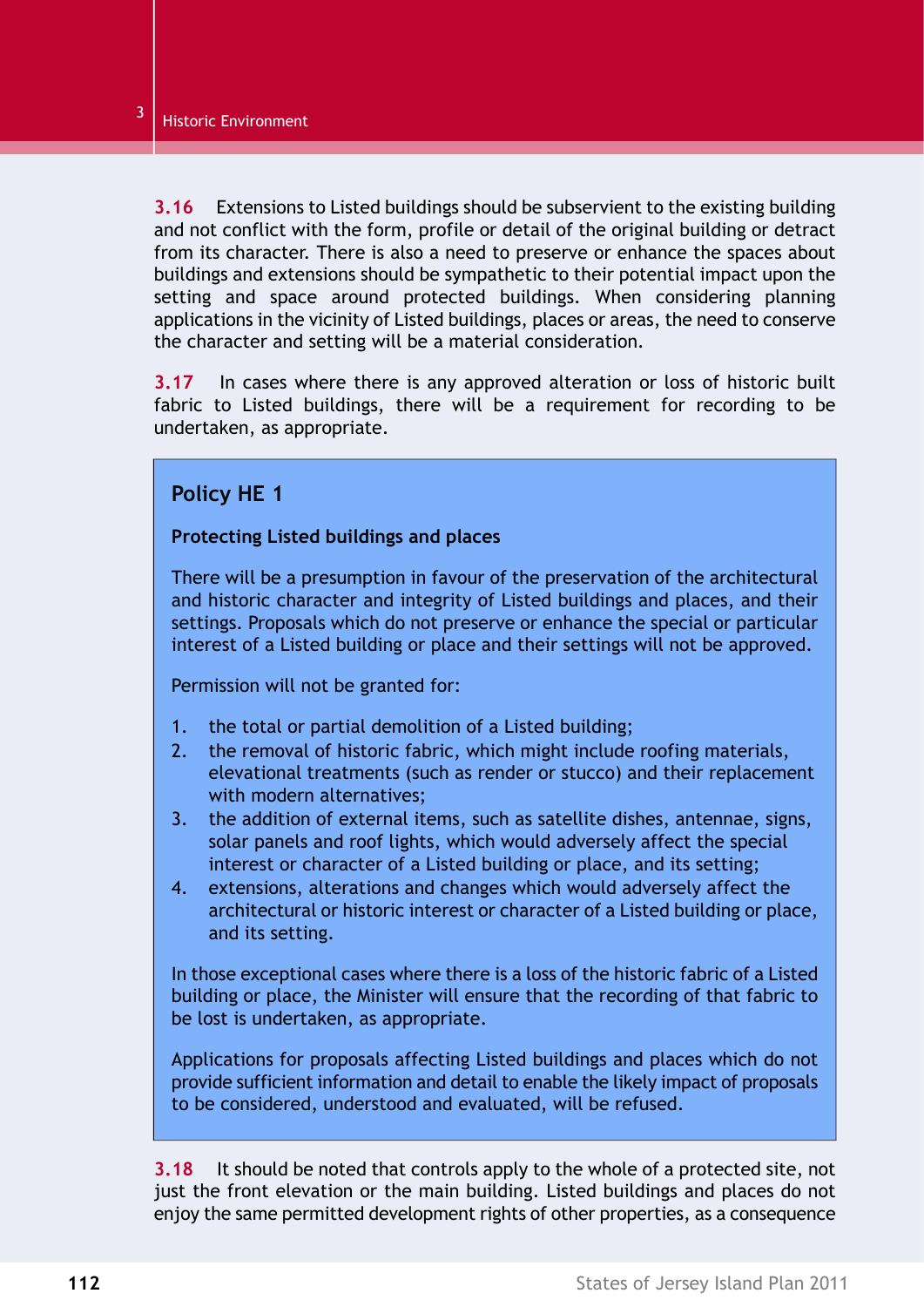of the need for the greater regulation of change to historic fabric. To ensure that the owners of these properties are not treated unfairly and required to pay fees for works which would otherwise be deemed to be exempt from planning control, the Minister for Planning and Environment will amend the planning fee schedule, which is regulated by Order. Also in Jersey, churches and other places of worship are not exempt from control as they are in England.

### **Proposal 7**

### **Listed buildings and permitted development**

The Minister for Planning and Environment will amend the Planning and Building (Fees) (Jersey) Order 2008 to ensure that planning applications in respect of Listed buildings or places will be exempt from planning fees to the extent that such fees would not have been payable were the building or place not listed

**3.19** It is also relevant to note that approval under the Building Byelaws is distinct from planning permission and building owners should ensure that they have all necessary permissions to undertake work to a Listed building or place.

# **Protection of historic windows and doors**

**3.20** Historic windows, doors and other external features are important because they form an integral part of the fabric of old buildings and add to their special character. A change to the style or appearance of one of these features can disrupt the overall appearance and harmony of a building. The impact of change can be dramatic and of detriment not only to the individual historic building but also to the character of a street or lane which can, cumulatively, serve to undermine the character, identity and distinctiveness of the Island.

**3.21** The characteristics of historic windows and doors derive from a whole range of inter-related shapes, details, colours and materials and, therefore, it is often the fine detail that is important, and not just a broadly similar effect. It is important that the historic character and integrity of historic buildings are maintained throughout, and the approach to the repair and replacement of windows and external doors should extend to the whole of the property and not just the main or public façade. The protection of historic buildings extends at the very least to the whole of the building's exterior and not, as has been suggested in the past, only to those parts visible from public vantage points or to the front elevation.

**3.22** It is only in relatively recent times that the regulation of the installation of modern, unsympathetic windows and doors to historic buildings has been introduced in response to the damage being done to the character and appearance of many of the Island's older buildings, streets and rural lanes. Unfortunately, many properties have already lost their historic windows and doors. Owners and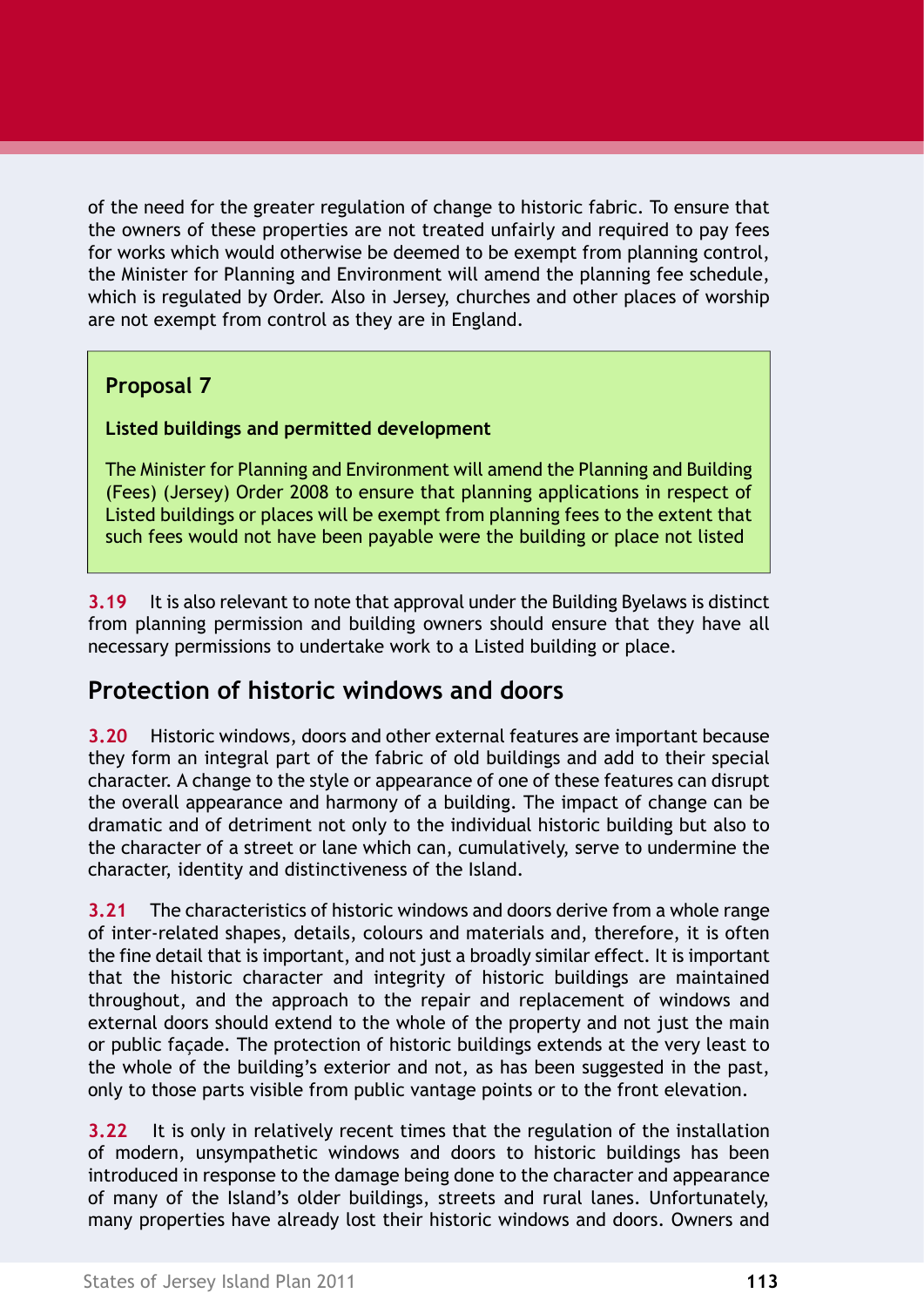occupiers of adjacent properties wishing to replace their own historic windows and doors often consider the need to have regard to issues of materials and detailed design as inconsistent and unfair. To ensure that the character of historic buildings and the character of a street or lane is not further eroded it is, however, important that each case is considered on its individual merits.

**3.23** In recognition of the importance of windows and doors in historic buildings, there is a requirement for planning permission to be sought for their replacement in all Listed buildings. It is proposed that, in Conservation Areas, permission will be required for the replacement of pre-1920 windows and doors**(2)** .

## **Policy HE 2**

#### **Protection of historic windows and doors**

All existing historic windows and doors in historic buildings should be repaired, wherever possible, using materials and details to match the existing.

The replacement of historic windows and doors in Listed buildings and in those historic buildings in Conservation Areas, where consent is required for such work, will not be approved, unless there is clear justification to show that repair is not possible.

Where repair is impracticable or where previous replacements are being replaced again, replacements that do not carefully replicate or restore the historic windows or doors in terms of materials, method of opening, proportions, dimensions, visual weight, decorative details and finish, will not be approved.

# **Historic character**

### **Identification of historic character**

**3.24** The introduction of some form of area-based protection for parts of the Island's historic built environment is a long-standing proposal: the potential introduction of Conservation Areas featured in both the 1987 and 2002 Island Plans. The law now enables some form of area-based protection regime to be implemented to afford an opportunity to protect the character of defined and special areas.

**3.25** Area protection arises from the need to manage change which could undermine the special character and contribution that many humble and unsophisticated historic buildings and structures, as a group or a collective entity, make to the Island's built-up areas and particularly to the character of different

<sup>2</sup> It is proposed to amend the General Development Order to remove or reduce permitted development rights in Conservation Areas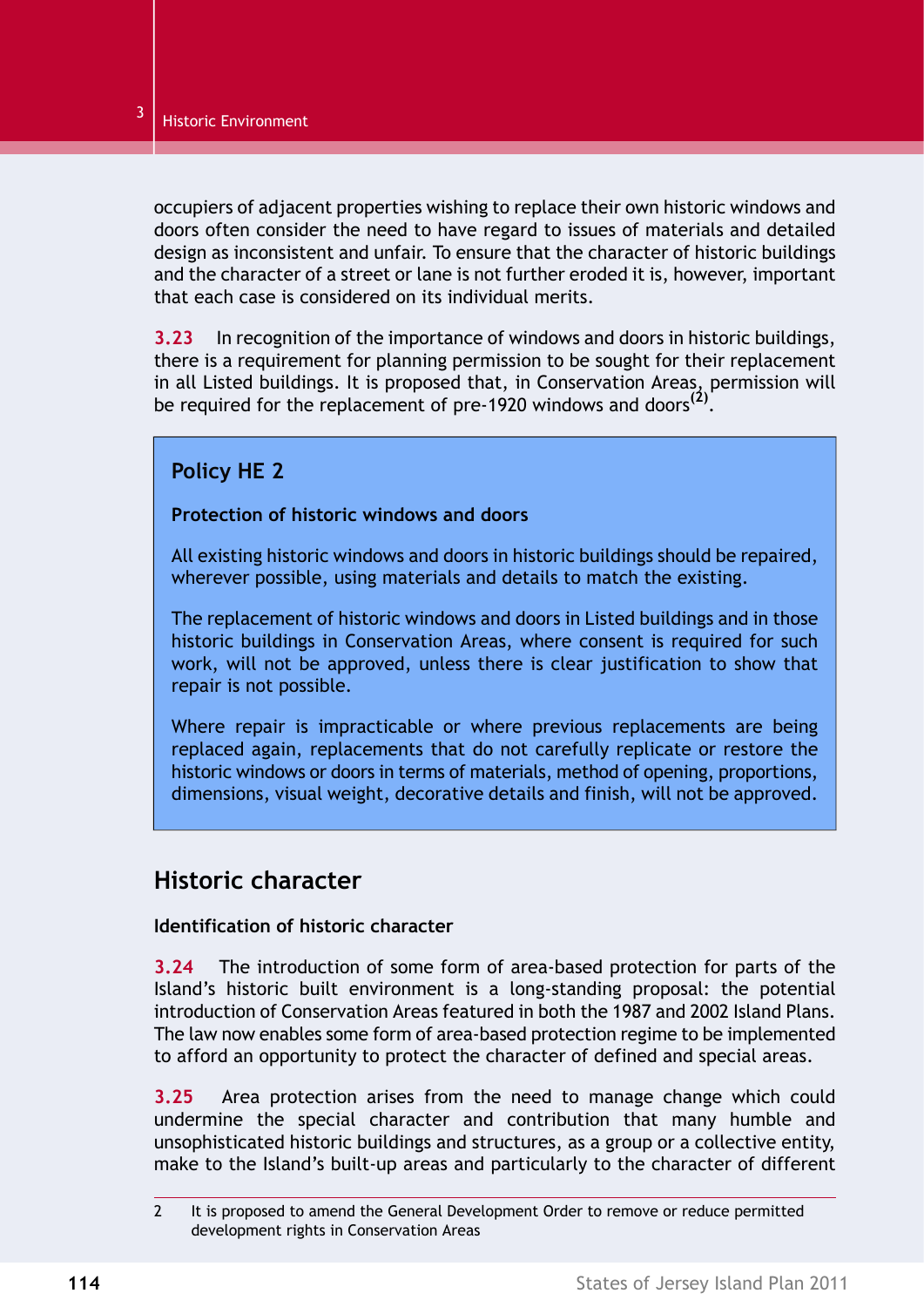parts of St Helier. Conservation Area designation will provide a way for the greater townscape and character of the historic environment to be considered and taken into account in the development process.

**3.26** The designation of Conservation Areas will be based on areas of special architectural or historic interest, the character or appearance of which it is desirable to conserve or enhance. The criteria used to identify and determine the boundaries of Conservation Areas will be set out in supplementary planning guidance.

**3.27** Work has already been undertaken to identify potential Conservation Areas in St Helier (Proposal 9 'St Helier Conservation Areas'). The Minister for Planning and Environment will seek to develop proposals for Conservation Area designation in St Helier, in consultation with relevant stakeholders. An appraisal of the character of each Conservation Area will be undertaken to ensure that its special interest is clearly identified for the community, land owners and developers. This will assist and inform decisions made in the planning process, and will form part of supplementary planning guidance.

**3.28** Elsewhere in the Island, the contribution of the historic environment to the determination of a place's character is important in settlements around parish churches; at the Island's harbours and in some scattered agricultural hamlets, where there is potential for the further designation of Conservation Areas. Future designations may include, for example, Gorey Harbour, St Aubin's Village and Grouville Church: each area will, however, be considered on its own merits and be brought forward for designation following consultation with stakeholders.

### **Proposal 8**

### **Conservation Area designation**

The Minister will consider the identification and designation of Conservation Areas throughout the Island during the Plan period, relative to their assessment against published criteria, and will adopt these through the publication of supplementary planning guidance, following consultation with stakeholders.

#### **Protection of historic character**

**3.29** The designation of part of the Island as a Conservation Area will not prevent development, redevelopment or improvement. There is, however, a clear requirement for such activity to conserve or enhance the character of the area and, consequently, there will be a need to pay special attention to the impact of new development proposals upon the character and appearance of buildings and places in Conservation Areas.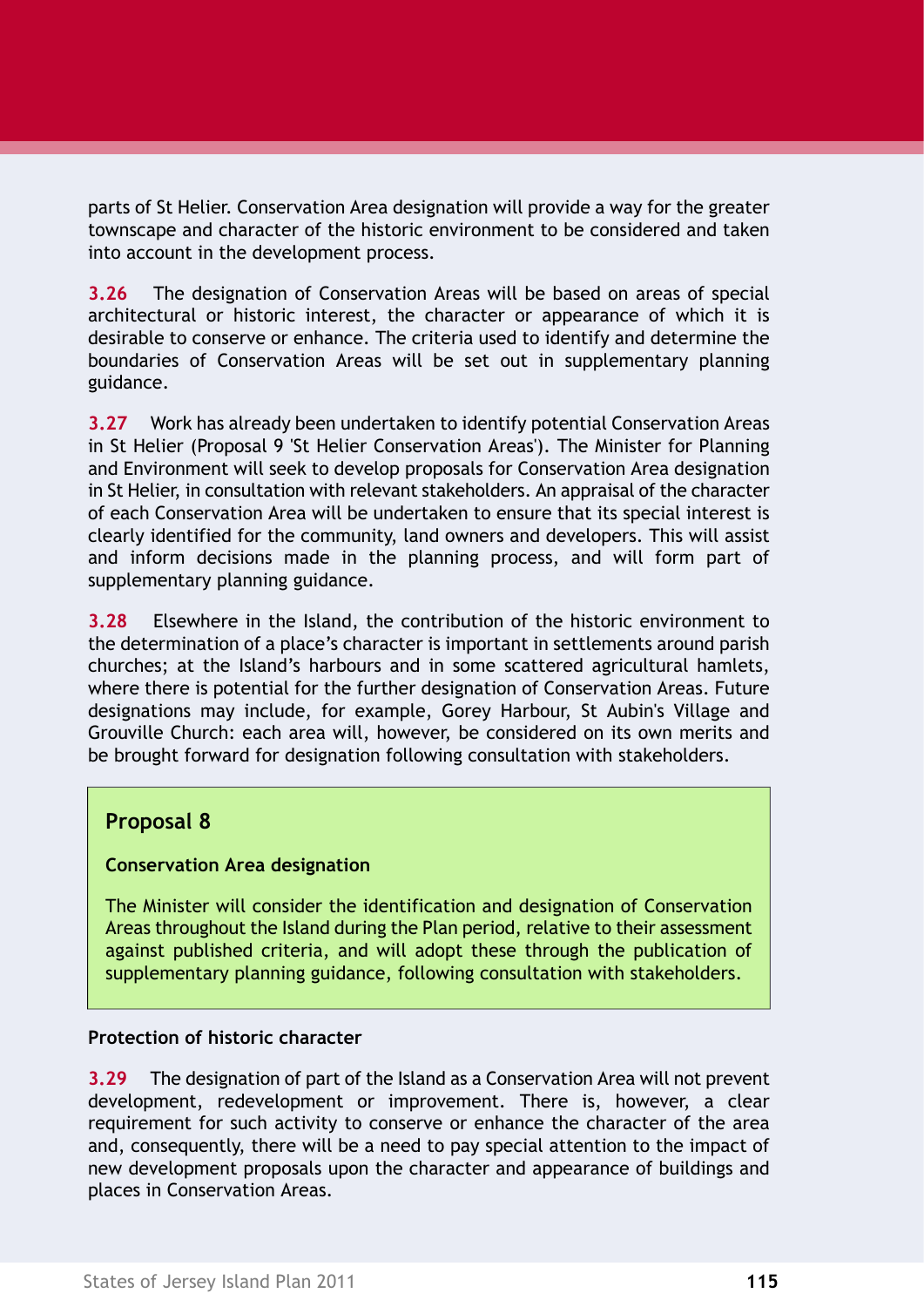**3.30** In considering any applications in or affecting a Conservation Area, the primary consideration will be the need to conserve or enhance the area's character and appearance. Very careful consideration will need to be given to the quality of design of each development proposal to ensure that it conserves or enhances the site's or building's setting. New development, including building alterations, will be considered for the appropriateness of its scale, form, materials and detailed design to the character of the particular area and in this respect, the elevational treatment of all facets of any development, and its roofscape, is as important as the main façade and street frontage of a building.

**3.31** Development proposed in a Conservation Area should retain all features which contribute to its character. This includes buildings which, although not Listed, are of townscape interest; boundary walls and railings; trees and other landscape features; traditional and natural paving materials and street furniture; and the historic pattern of streets and spaces.

**3.32** The land uses and activities which occupy the buildings and spaces in a Conservation Area may be integral to its designation and they could be adversely affected by an unsuitable change of use of land or buildings. In particular, development proposals will be assessed to avoid the introduction of traffic whose volume or type would harm the character of a Conservation Area by reason of noise, disruption, congestion, severance of pedestrian movement or other adverse effects.

**3.33** Proposals for development adjacent to Conservation Areas should be designed to be in harmony with the size, form and materials found within the Conservation Area and care should be taken that the view into and out of the area remains unspoiled.

**3.34** The character of Conservation Areas will be vulnerable to change through minor permitted development activity, such as the replacement of doors and windows and of roof coverings. For this reason, normal permitted development rights are likely to be reduced or removed in Conservation Areas in order to control any permitted development which would otherwise be detrimental to their special character and qualities. Consideration is also being given to bringing the felling and management of trees under planning control in Conservation Areas to ensure that the specific contribution made to the character of an area by landscaping is not undermined**(3)** .

<sup>3</sup> it is proposed to amend the General Development Order to reduce or remove permitted development rights in Conservation Areas.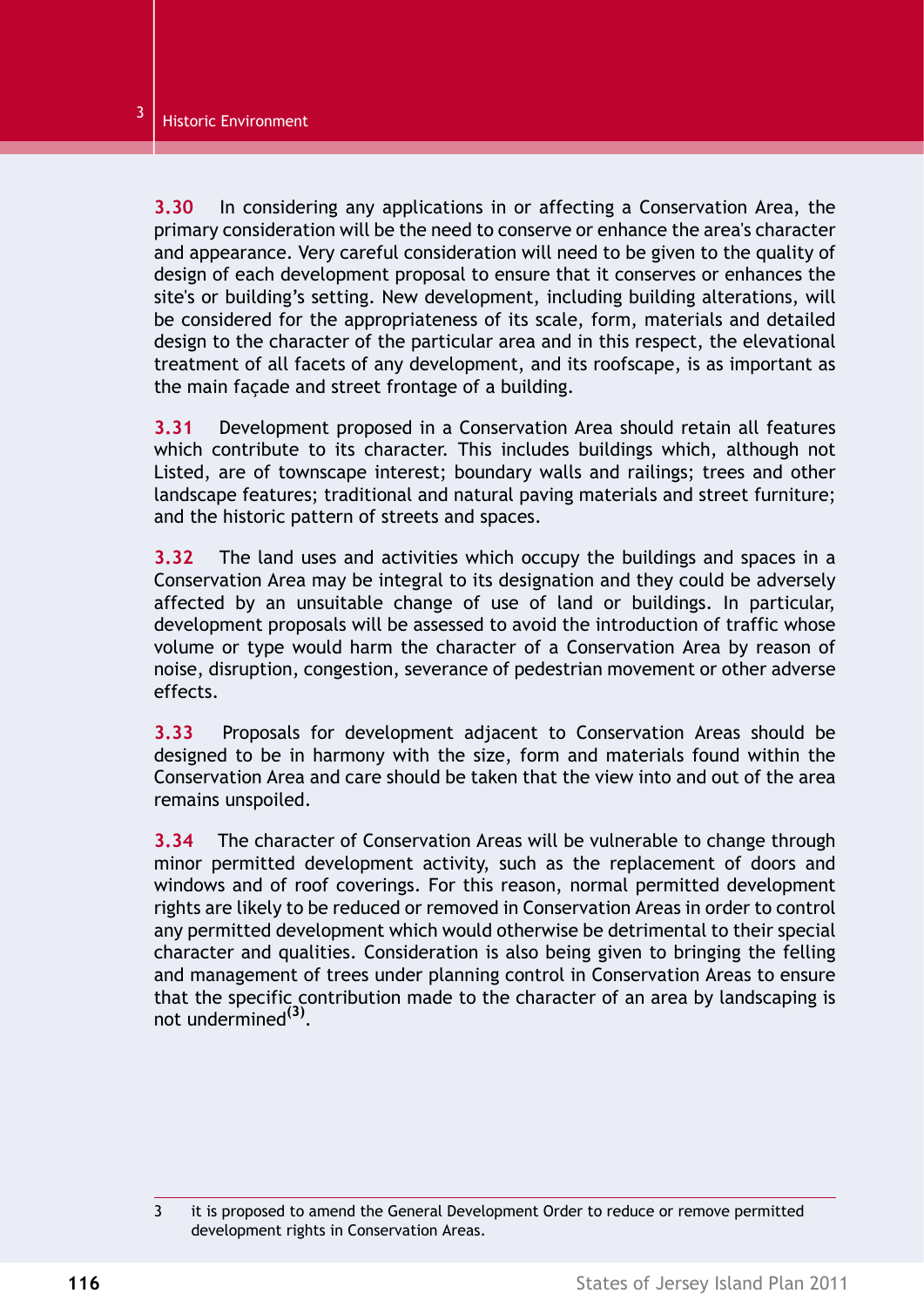# **Policy HE 3**

#### **Preservation or enhancement of Conservation Areas**

Development within or affecting the setting of a Conservation Area should seek to preserve or enhance all features which contribute positively to the area's character or appearance. Special regard will be paid to the impact of proposed development on the character or appearance of Conservation Areas, and development proposals that will have an adverse impact on that character or appearance will not be permitted.

Development proposals in Conservation Areas will only be permitted if the following criteria are met:

- 1. development should be of a standard of design which respects the appearance and character of the Conservation Area in terms of its scale, height, mass, vertical and horizontal emphasis, proportions, layout, siting, landscaping and other matters of design such as roofscape, architectural style and detailing; and
- 2. development should take account of and satisfactorily relate to context and adjoining buildings; preserve or enhance the street scene; and should not detract from important existing spaces and views; and
- 3. building materials and means of enclosure should be appropriate to the locality and context and sympathetic to those of existing and nearby buildings in terms of type, texture, colour and size; and
- 4. development should have a satisfactory means of access which does not detract from the character of the area, does not generate excessive traffic and, where appropriate, should provide for adequate parking in a way which is sympathetic to the Conservation Area; and
- 5. development should retain important landscape and biodiversity features and, where possible, include measures to enhance these features; and
- 6. development should retain important architectural and historical features, such as traditional street furniture and paving, and should include measures to enhance them, where possible and appropriate to do so; and
- 7. development should avoid the loss of open areas and natural and built features (such as trees, hedges, fences, walls and paving materials) if they are important to the character of the Conservation Area; and
- 8. the development should not spoil or destroy views and vistas into, within and out of the Conservation Area if they are important to the character of the area.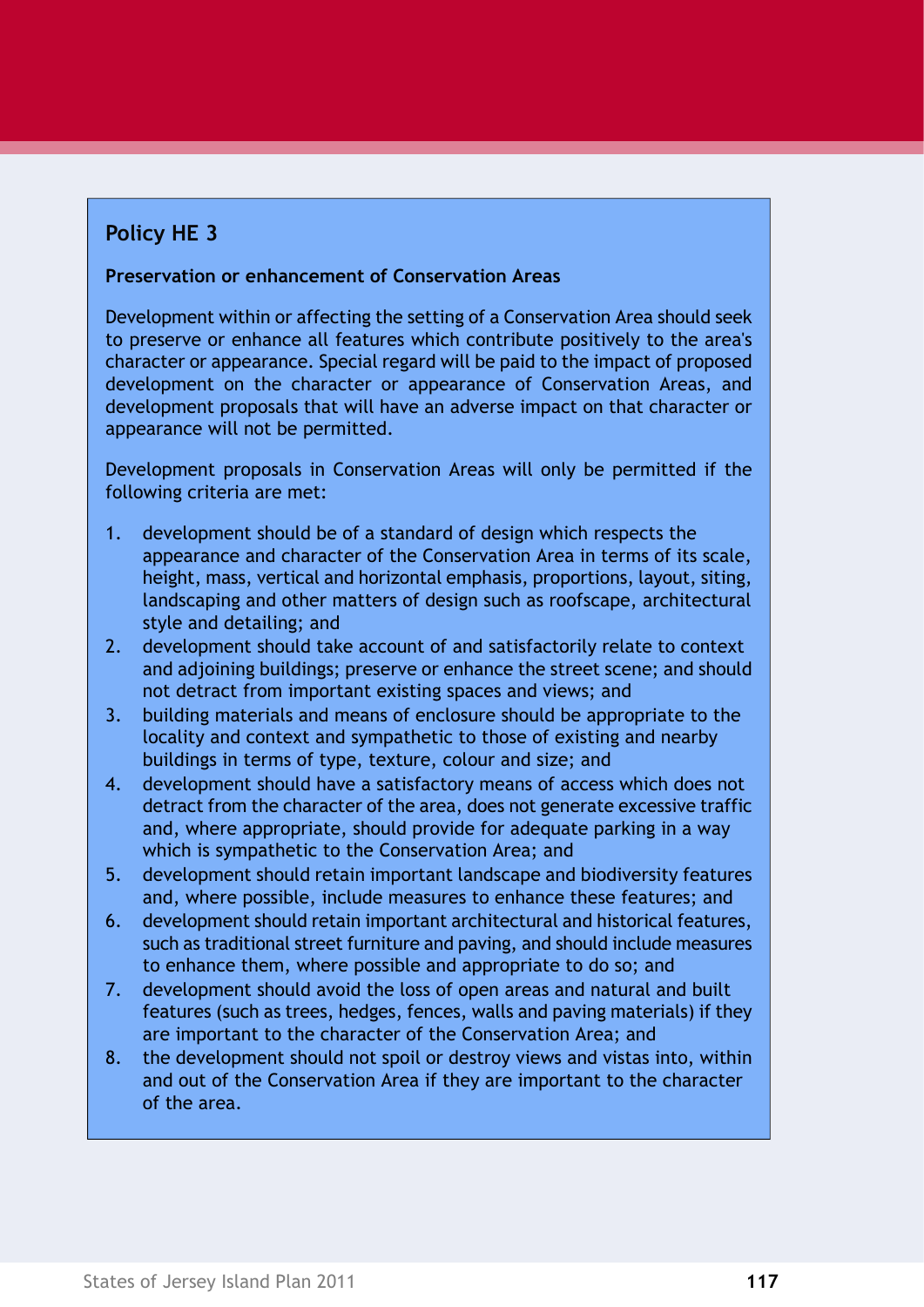## **Demolition in Conservation Areas**

**3.35** The partial or wholesale loss of buildings and structures can seriously undermine and damage the character of a place. In Conservation Areas, therefore, detailed consideration will be given to an assessment of proposals to demolish buildings and structures.

**3.36** If approval is given for the demolition of a building or structure in a Conservation Area, there will be a need to ensure that unsightly gaps and dereliction are not created by requiring that either development of a high quality will replace it or the site is improved to create an attractive open space of amenity value.

**3.37** The potential impact of demolition in a Conservation Area for protected species and their habitats should be considered in accord with Policy NE 2 'Species protection'.

### **Policy HE 4**

#### **Demolition in Conservation Areas**

The demolition of a building or structure in a Conservation Area will not be permitted unless it can be demonstrated that;

- 1. it is not of intrinsic architectural, historic or townscape importance and its removal or replacement would enhance the appearance or character of the area; or
- 2. its removal would allow the redevelopment or rehabilitation of an adjacent larger site which is under-used, neglected or derelict, providing this redevelopment would enhance the character and appearance of the Conservation Area;
- 3. it is incapable of reasonable beneficial use; or
- 4. it is proved to be wholly beyond viable repair.

Any consent for demolition of a building in a Conservation Area will be conditional on it not being demolished until either:

- 5. detailed planning permission for the redevelopment of the site has been obtained and an agreed contract for the carrying out of works of redevelopment is in place, or
- 6. a landscaping and improvement scheme is submitted and an agreement is entered into to maintain the scheme, if the site is to be kept in open space use.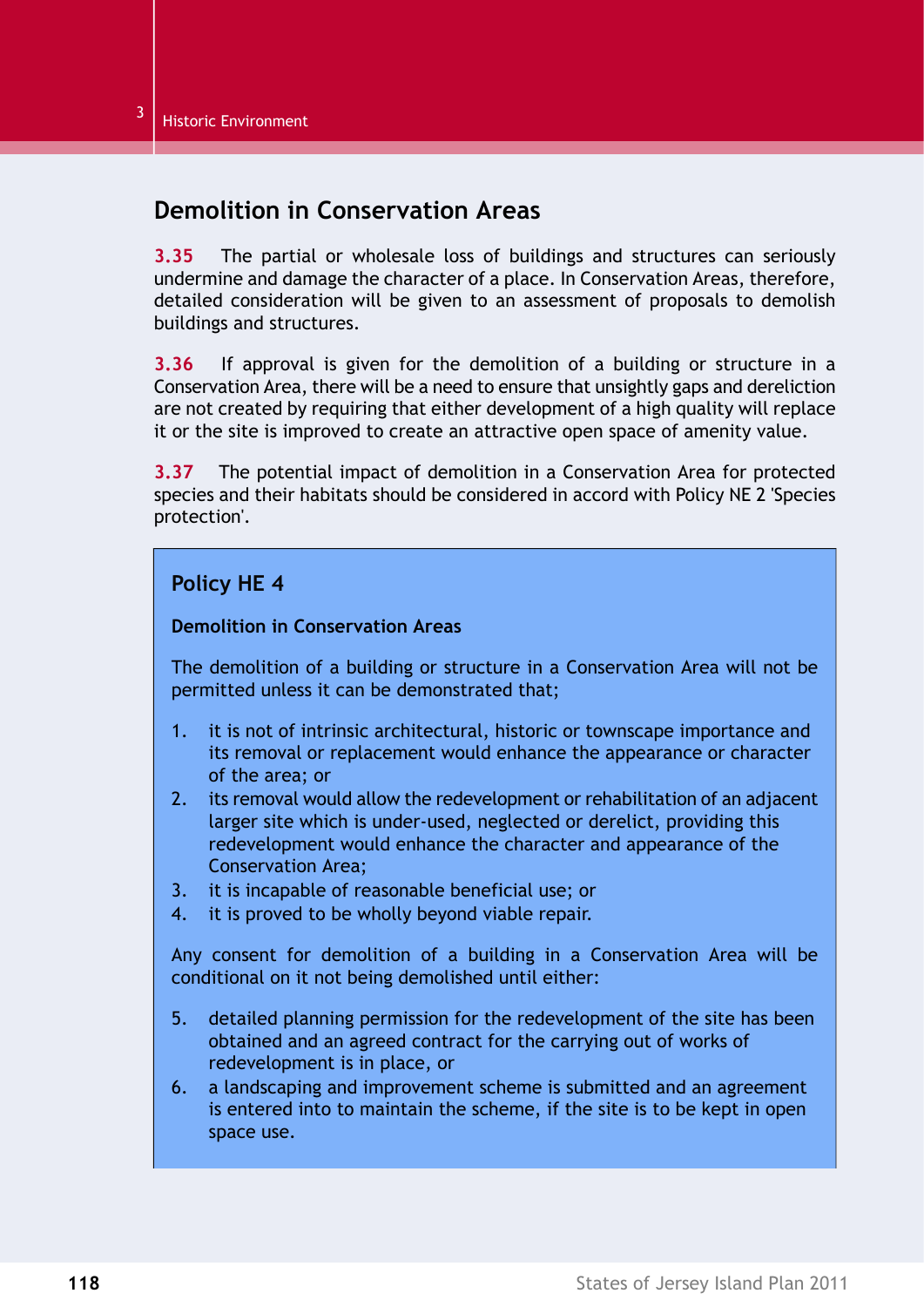Whenever appropriate, proposals which would entail the loss of historic fabric from a Listed building will be conditional upon a programme of recording being agreed and implemented in accord with Policy HE 1 ['Protecting](#page-5-0) Listed buildings and [places'.](#page-5-0)

# **Archaeology**

**3.38** Archaeological remains are irreplaceable. They are evidence of the past development of our Island's civilisation and, for prehistoric periods, the only evidence.

**3.39** Archaeological remains should be seen as a finite and non-renewable resource, in many cases highly fragile and vulnerable to damage and destruction. Appropriate protection and management is, therefore, essential to ensure that they survive in good condition. In particular, care must be taken to ensure that archaeological remains are not needlessly or thoughtlessly destroyed. They can contain irreplaceable information about our past and the potential for an increase in future knowledge. They are part of our sense of identity and are valuable both for their own sake and for their role in education, leisure and tourism.

**3.40** The European Convention on the Protection of the Archaeological Heritage (the Valetta Convention 1992 (revised)) was extended to Jersey in September 2000. Its principal purpose is to protect the archaeological heritage as a source of European collective memory and as an instrument for historical and scientific study. The basis of its operation is the maintenance of an inventory of archaeological heritage and the designation of protected monuments and areas. Other articles of the Convention place obligations upon the Island relating to the need to ensure that planning policies provide for the protection, conservation and enhancement of archaeological sites (Article 5).

### **Archaeology and the planning process**

**3.41** Identifying and defining archaeological remains, sites and areas through the planning system can ensure that the case for the preservation of archaeology is fully considered when proposals for development or other work might damage the asset. The key to informed and reasonable planning decisions is for consideration to be given to the question of whether archaeological remains exist on a site before formal planning applications are made. This is applicable to archaeology above and below the ground and water of the Island's landmass, offshore reefs and territorial waters, and within the fabric of its buildings.

**3.42** Where important archaeological remains and their settings, whether formally protected or not, are affected by proposed development there should be a presumption in favour of their physical preservation. Cases involving archaeological remains of lesser importance will not always be so clear-cut and the Minister for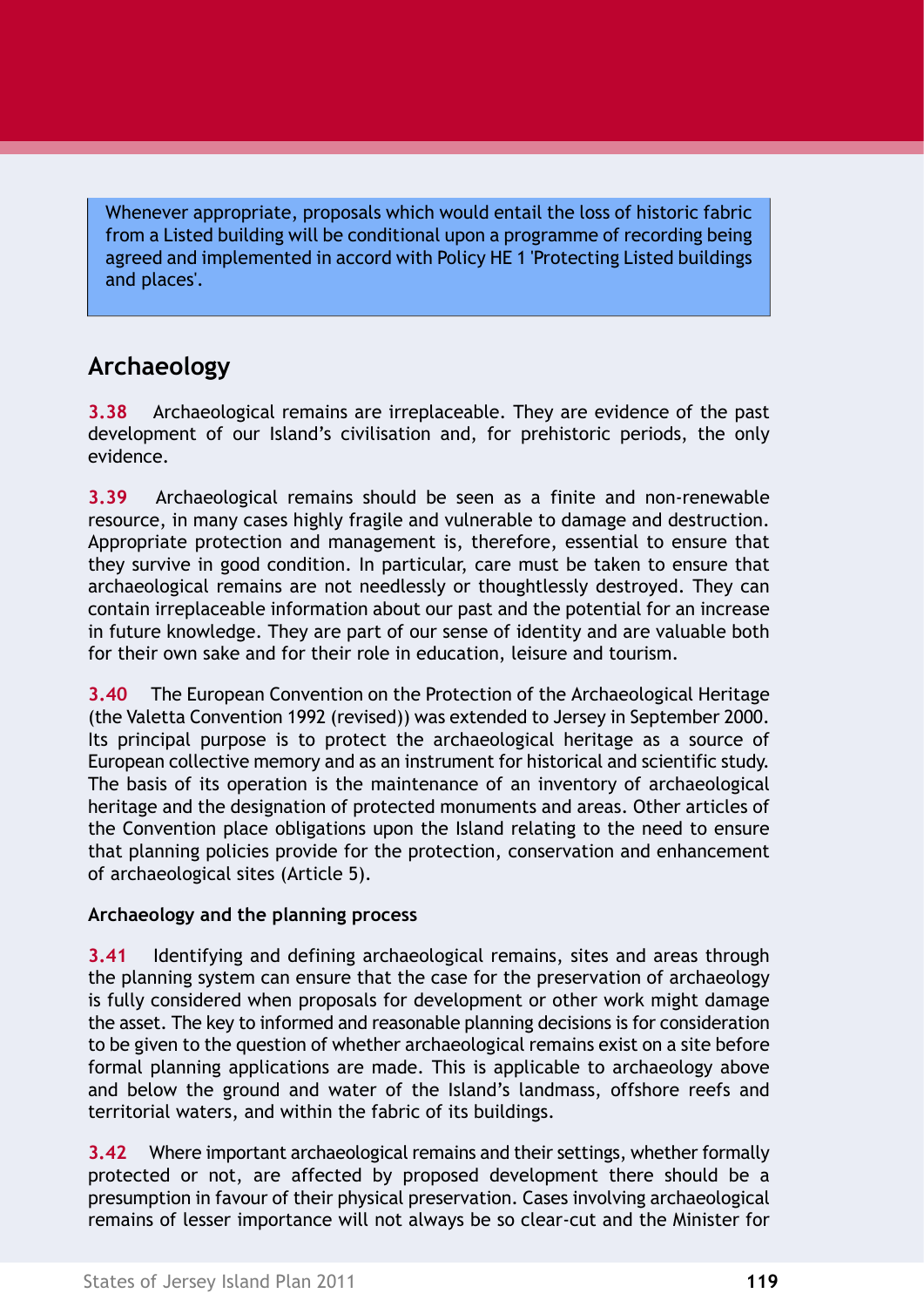Planning and Environment will need to weigh the relative importance of archaeology against other factors including the need for and the wider community benefits of the proposed development. Positive planning and management can help to bring about sensible solutions to the treatment of sites with archaeological remains and reduce the areas of potential conflict between development and preservation.

**3.43** If physical preservation *in situ* is not feasible, a carefully specified archaeological excavation for the purposes of 'preservation by record', may be an acceptable alternative: this should be regarded as a second best option. The science of archaeology is developing rapidly. Excavation means the total destruction of evidence (apart from removable artefacts) from which future techniques could almost certainly extract more information than is currently possible. Excavation is also expensive and time-consuming, and discoveries may have to be evaluated in a hurry against an inadequate research framework. The preservation *in situ* of important archaeological remains is, therefore, nearly always to be preferred.

#### **Protecting archaeology**

**3.44** The desirability of preserving archaeological remains, based on the presumption in favour of their preservation *in situ*, and their setting, where appropriate, is a material consideration in the determination of planning applications. But the conservation of our historic environment is not about preventing change, but managing change through decisions that are informed by understanding the cultural values that would be affected. The Minister for Planning and Environment recognises that the extent to which remains can or should be preserved will depend upon a number of factors, including the intrinsic importance of the remains.

**3.45** The case for the preservation of archaeological remains will be assessed on the individual merits of each case, taking into account planning policies for the preservation of archaeological resources, together with all other relevant material considerations, including the intrinsic importance of the remains and weighing these against the need for and community benefit of the proposed development.

**3.46** The Minister for Planning and Environment will require an archaeological evaluation to be carried out, to be paid for and provided by the developer, for development proposals which may affect archaeological remains: this information will be required as an integral part of the planning application in order to understand the archaeology and the potential impact of the development proposals upon it. The nature of archaeological evaluation may vary depending upon the archaeological sensitivity and importance of the site and the extent of existing information. Any archaeological evaluation must provide sufficient information to enable the Minister for Planning and Environment to make an informed planning decision having regard to the value of the archaeological remains and the likely impact of the proposed development.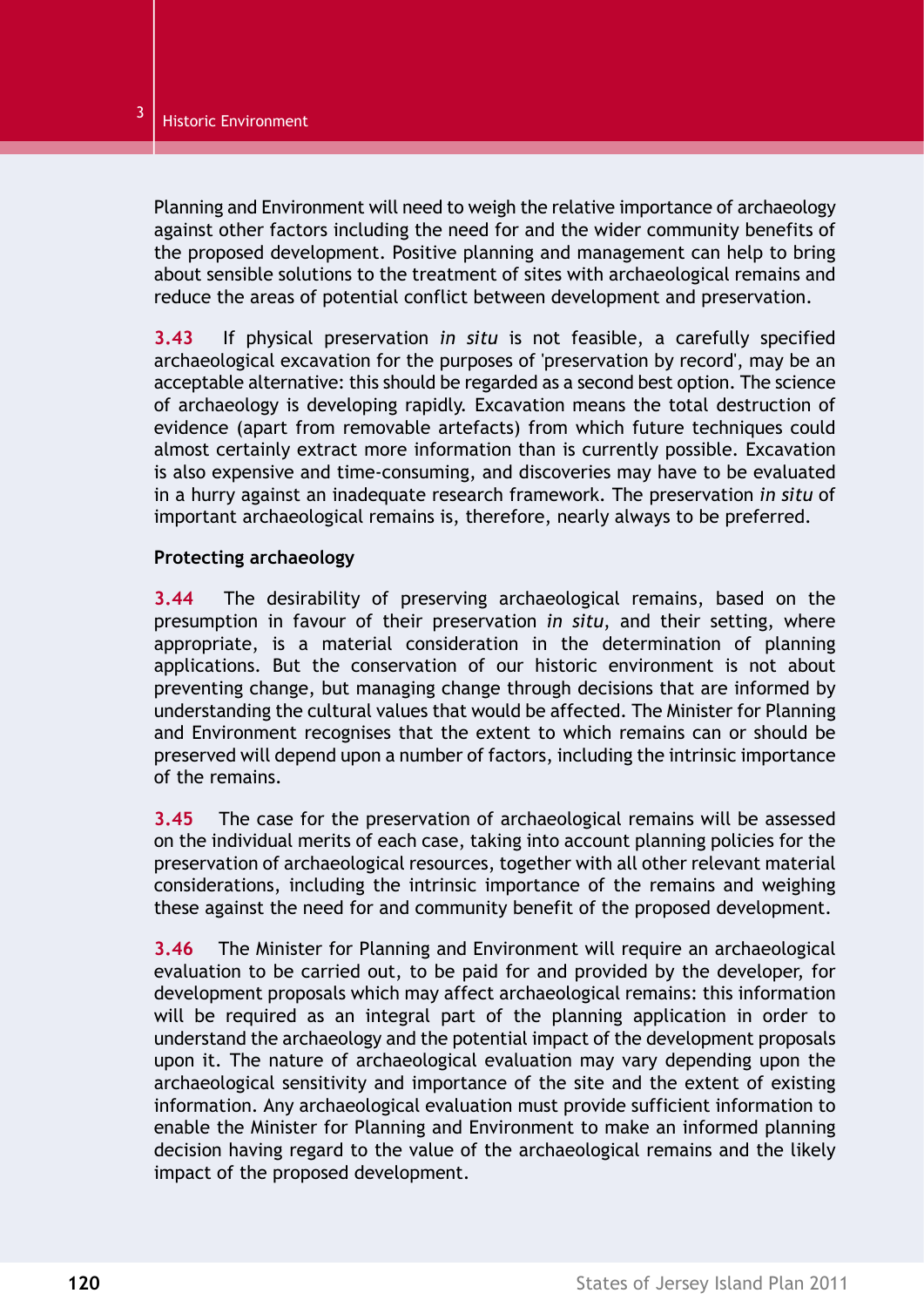**3.47** Where the physical preservation of archaeological remains *in situ* is not justified, appropriate and satisfactory provision for the excavation and recording of the remains will be required.

**3.48** Conditions to protect archaeological remains during construction, to ensure that reasonable access is given to hold a "watching brief" during the construction period, or to carry out archaeological investigation and recording in the course of the permitted operations on site may also be required in respect of development proposals affecting sites of archaeological interest.

**3.49** The full cost of engaging appropriate professional archaeological resources to undertake any evaluation, excavation, investigation and recording, where development proposals affect archaeological resources, will be borne by the developer. Similarly, the publication of findings and the treatment and deposition of finds will be matters to be funded by the developer, and the Minister will seek to employ planning conditions and/or planning obligation agreements to ensure that appropriate provision is made for such.

### **Policy HE 5**

#### **Preservation of archaeological resources**

The Minister for Planning and Environment will require an archaeological evaluation to be carried out, to be provided and paid for by the developer, for works which may affect archaeological resources: this information will be required as an integral part of an application. The form of the evaluation will be dependent upon the nature of the archaeological resource and the development proposal and may involve more than one phase of evaluation and investigation depending upon the outcome of initial investigations and the significance and nature of the archaeology.

Planning applications for development proposals which do not provide sufficient information to enable the value of archaeological remains and the likely impact of the proposed development to be determined, will be refused.

There will be a presumption in favour of the physical preservation *in situ* of archaeological resources and their settings.

Development which would involve significant alteration or cause damage, or which would have a significant impact on archaeological resources and the setting of visible archaeological resources, will only be permitted where the Minister for Planning and Environment is satisfied that the intrinsic importance of the resource is outweighed by other material considerations, including the need for and community benefit of the development.